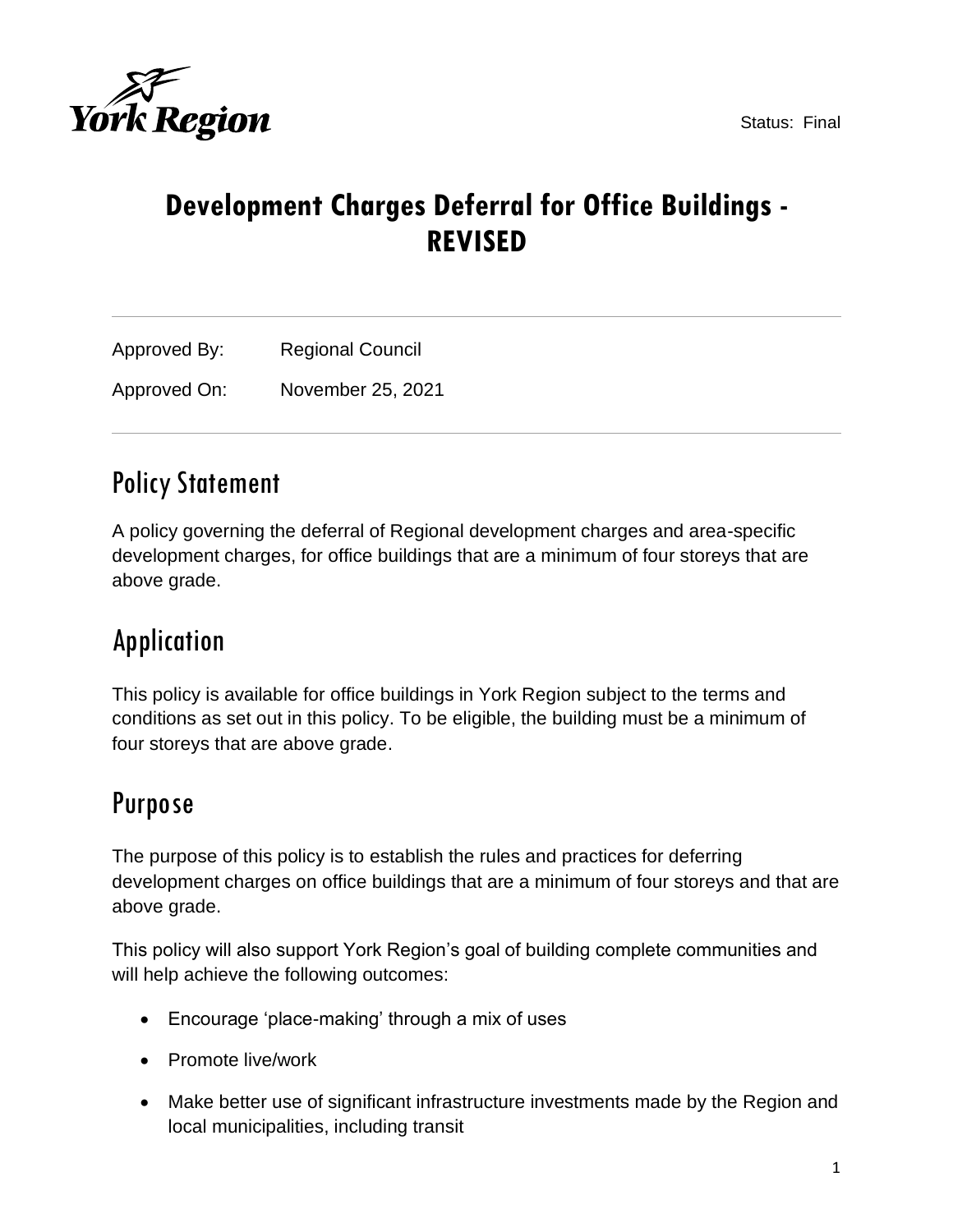- Help to grow the Region's property assessment base both from the new office development and from the surrounding complementary development due to land use synergy (both residential and non-residential)
- Help to alleviate north-south congestion on the roads network as residents have increased opportunities to work within the Region

# **Definitions**

**Act:** The *Development Charges Act,* S.O. 1997, c. 27, as amended, revised, re-enacted or consolidated from time to time, and any successor statute.

**Development:** The construction, erection or placing of one or more buildings or structures on land or the making of an addition or alteration to a building or structure that has the effect of increasing the size or changing the use from non-residential to residential or from residential to non-residential and includes redevelopment.

**Development Charges:** The Region's development charges, including any areaspecific development charges.

**Gross Floor Area:** As defined under the Region's Development Charges Bylaw No. 2017-35 as amended by Regional Development Charges Bylaw No. 2018-42 or any successor development charges bylaw.

Letter of Credit: A form of financial security issued by a financial institution that guarantees payment or performance by one or more counterparties to a beneficiary (the Region). At any time, the beneficiary reserves the right to draw upon the security up to a specified total in the event of default or non-delivery.

**Office:** As defined under the Region's Development Charges Bylaw No. 2017-35, as amended by Regional Development Charges Bylaw No. 2018-42, or any successor development charges bylaw.

**Storey:** A storey must be above grade and is the portion of a building:

- (a) that is situated between the top of any floor and the top of the floor next above it, or
- (b) that is situated between the top of the floor and the ceiling above the floor, if there is no floor above it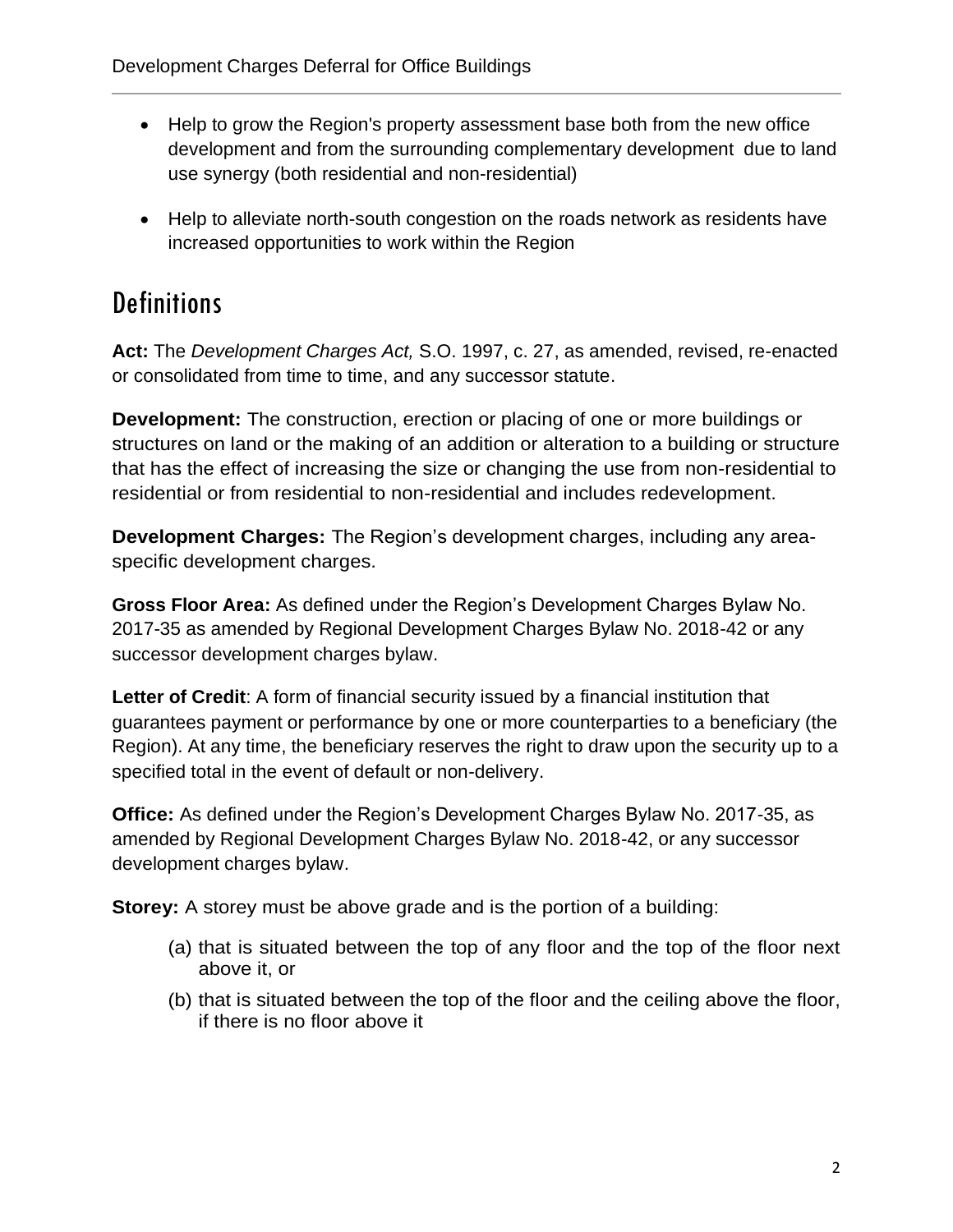# **Description**

## **1. Development Charges Deferral Agreement**

Upon site plan approval and prior to building permit issuance, any developer(s) wishing to defer development charges for office buildings that are a minimum of four storeys that are above grade must enter into a development charge deferral agreement with the Region and provide the Region with a letter of credit for the development charges owed.

## **2. Duration of Deferral**

The duration of the development charges deferral will vary, dependent on when an application for a site plan or zoning bylaw amendment was submitted:

- a) 18 months from date of building permit issuance by the local municipality for:
	- i. Applications submitted for approval of a development in a site plan control area under subsection 41 (4) of the Planning Act for an office building prior to January 1, 2020, or
	- ii. Applications submitted for an amendment to a by-law passed under section 34 of the Planning Act prior to January 1, 2020
- b) 18 months from date of the issuance of a permit under the *Building* Code *Act, 1992* authorizing occupation of the building or the date the building is first occupied for:
	- i. Applications submitted for approval of a development in a site plan control area under subsection 41 (4) of the Planning Act for an office building including and after January 1, 2020, or
	- ii. Applications submitted for an amendment to a by-law passed under section 34 of the Planning Act including and after January 1, 2020

If the occupation of the building is not authorized by a permit under the *Building Code Act, 1992*, the developer(s) must notify the Region within five business days of the building first being occupied, whereupon the deferral period will begin.

## **3. Development Charges Rates**

The development charges rate will be the amount determined under the applicable Regional development charges bylaw, or area-specific development charges bylaw, on: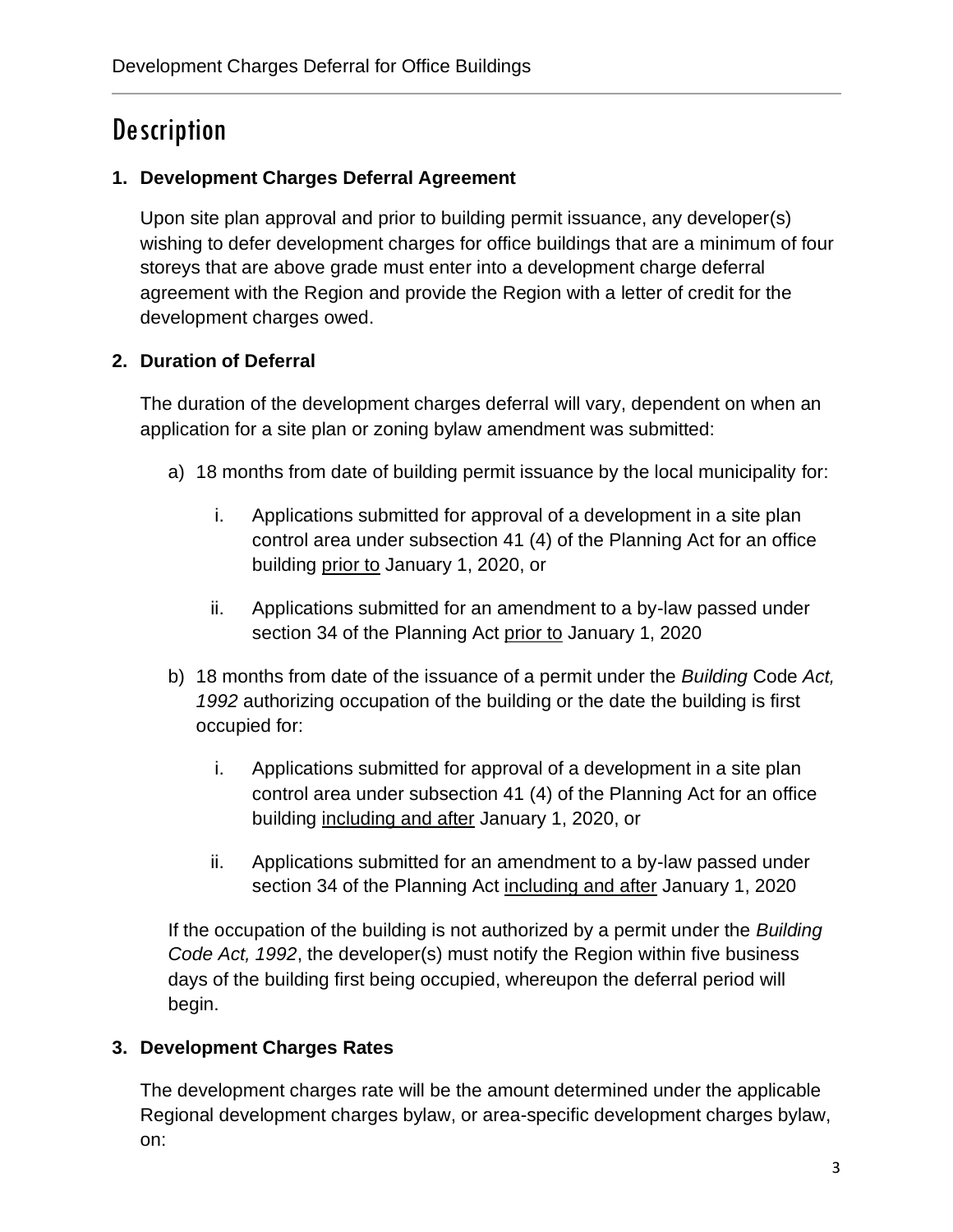- a) Day of building permit issuance for:
	- i. Applications submitted for approval of a development in a site plan control area under subsection 41 (4) of the Planning Act for an office building prior to January 1, 2020, or
	- ii. Applications submitted for an amendment to a by-law passed under section 34 of the Planning Act prior to January 1, 2020

- OR -

- b) Day of application for
	- i. Applications submitted for approval of a development in a site plan control area under subsection 41 (4) of the Planning Act for an office building including and after January 1, 2020, or
	- ii. Applications submitted for an amendment to a by-law passed under section 34 of the Planning Act including and after January 1, 2020

For greater clarity, if clause b(i) or b(ii) does not apply to an office building that is seeking to defer development charges including and after January 1, 2020, the development charges rate is determined on the day the development charges is payable in accordance with section 26 of the Act.

## **4. Development Charges Payable**

The amount of the development charges payable to the Region, as required under the Act, will be based on the rates determined under Term '3' of this policy multiplied by the gross floor area of the office building, of which will be determined on the day that the developer(s) enters into a development charges deferral agreement with the Region and provides a letter of credit.

Actual monetary value of the development charges will be received via draw upon the letter of credit.

## **5. Security - Letter of Credit**

The submitted letter of credit must:

- Be printed on letterhead from the issuing financial institution
- Comply with the International Standby Practices (ISP98) or its successor as published by the International Chamber of Commerce
- Be denominated in Canadian dollars in an amount requested by the Region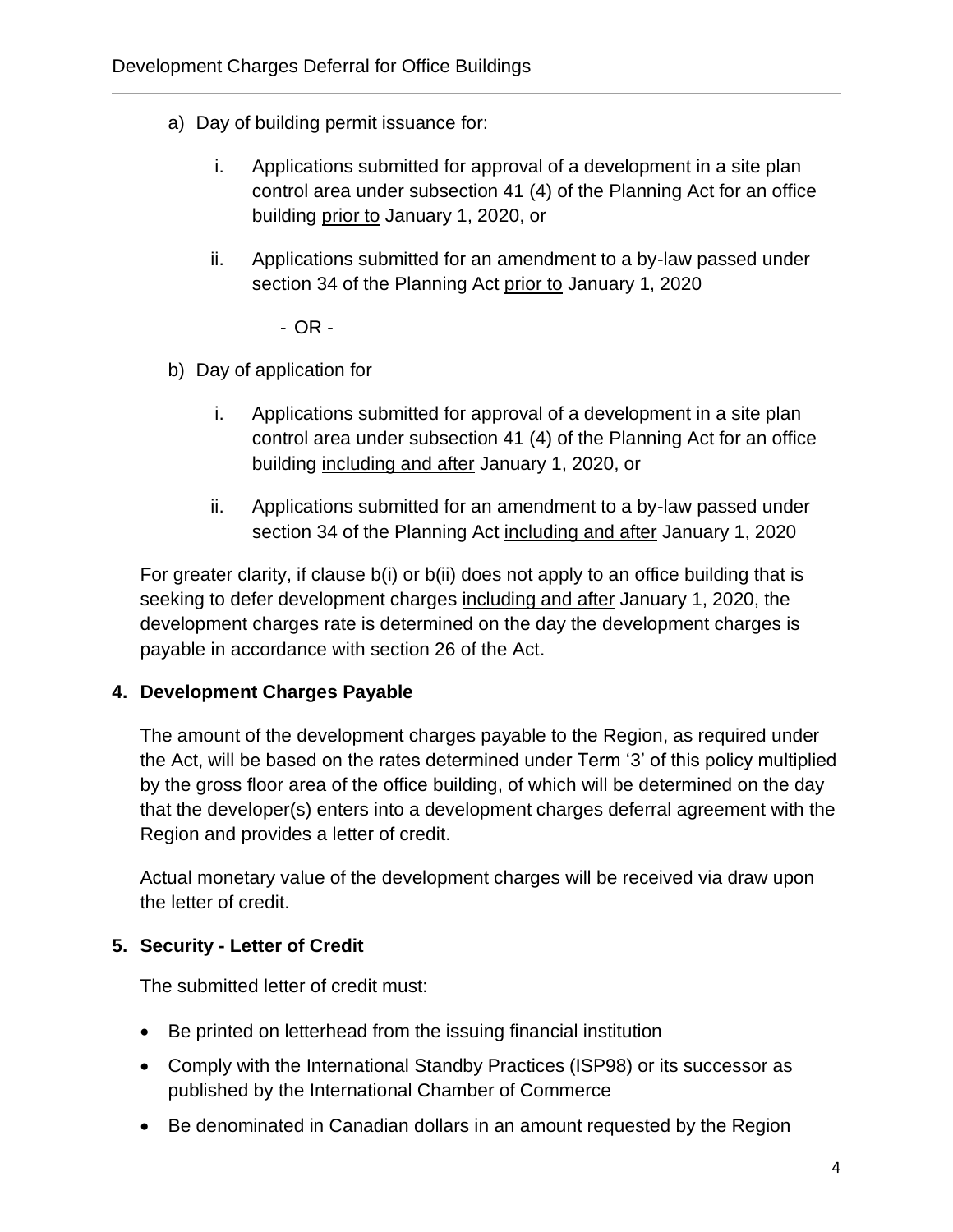- Include an automatic renewal provision where the agreement is to be in place for more than one year
- Indicate that the Region will be given 30 days' notice by registered mail if the counterparty does not intend to renew
- Refer to a renewal schedule described in the agreement where the value of any letter of credit renewals or extensions are subject to changes from the original letter of credit amount
- Conform to the intent of the standard format provided in Attachment A. Any deviation from the standard format will be subject to review by the Region and may be refused for non-compliance

A letter of guarantee or confirmation may be requested from time to time as evidence of capacity to secure a letter of credit. However, at no time will a letter of guarantee or confirmation serve as an acceptable alternative to a letter of credit. Letters of guarantee or confirmation must indicate that the financial institution is willing to provide a letter of credit in a format and within a time period deemed acceptable to the Region.

For all other details regarding the requirements of the letter of credit, please see the Region's Letter of Credit Policy, as amended, revised, re-enacted or consolidated from time to time.

## **6. Interest Waiver**

No interest will be charged as the Region is in receipt of a letter of credit.

## **7. Mixed-Use Buildings**

In the case of a mixed-use building, this policy will apply as follows:

- a) Each component of the structure will be deferred in accordance with the applicable policy:
	- i. If the applicable policy requires a letter of credit, a separate letter of credit will be required, and
	- ii. A separate development charges deferral agreement will be required, or
- b) The entirety of the building may be deferred based on the predominant residential use and in accordance with the applicable residential policy.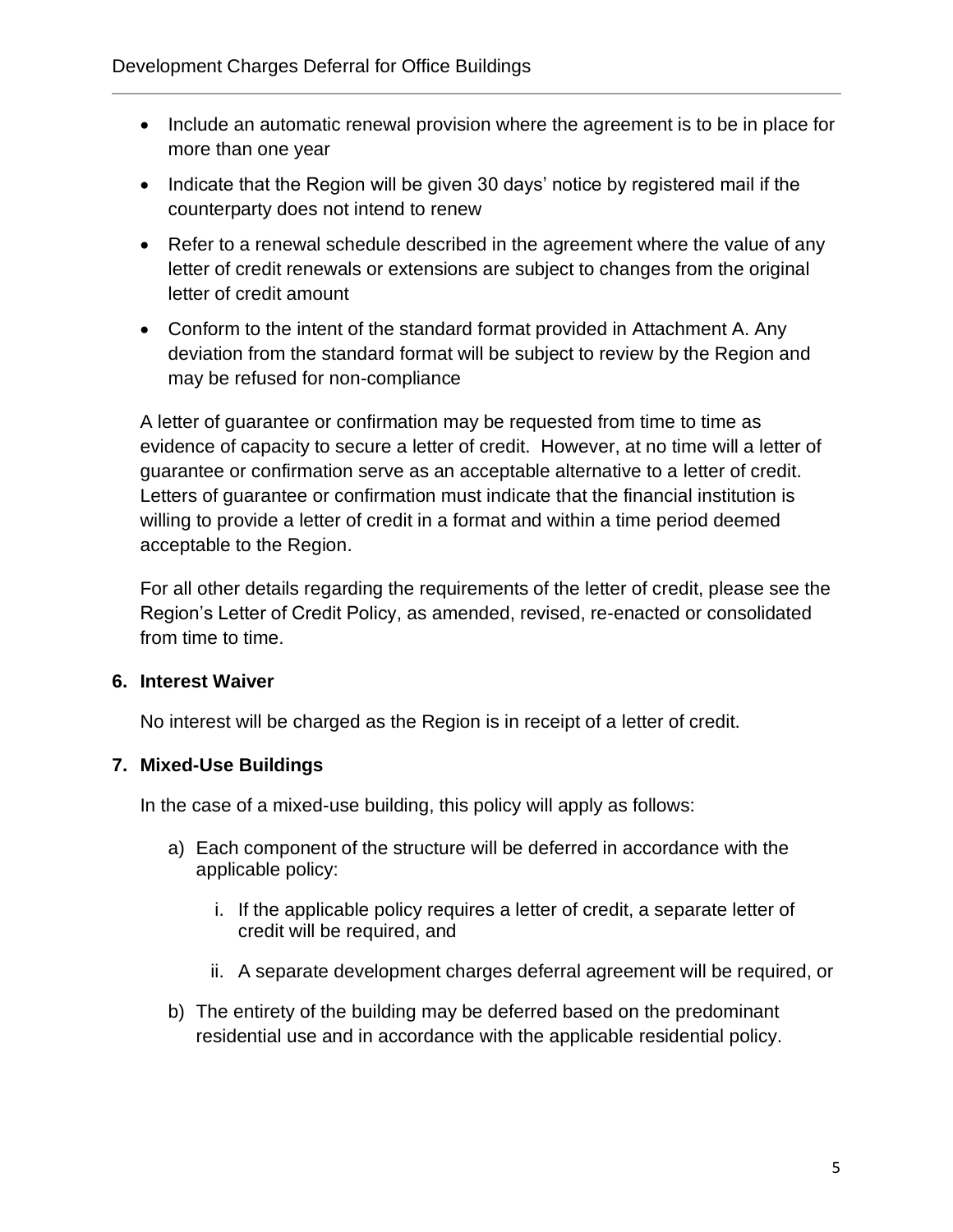### **8. Effective Date**

This policy will take effect the day it is passed by Regional Council and may be repealed by the Region at any time.

# Responsibilities

#### **Chief Administrative Officer, York Region**

• Signing of agreements

#### **Commissioner of Finance and Regional Treasurer, Finance**

• Signing of agreements

#### **Director, Treasury Office, Finance**

- Administer and enforce the deferral policy, including assisting stakeholders in determining if they qualify for the policy, the development charges rates to be applied, and the development charges payable
- Collect all development charges when due

#### **Director, Strategy and Transformation, Finance**

• Process the draw upon the letter of credit at the point development charges are due (for example, end of deferral period)

## Compliance

The **Director, Strategy and Transformation** will process the draw upon the letter of credit at the point development charges are due (for example, end of deferral period).

# Reference

#### **Legislative and other authorities**

- [Development Charges Act, 1997,](https://www.ontario.ca/laws/statute/97d27) S.O. 1997, c. 27
- [Ontario Regulation 82/98](https://www.ontario.ca/laws/regulation/980082)
- [Planning Act, R.S.O. 1990, c. P.13](https://www.ontario.ca/laws/statute/90p13)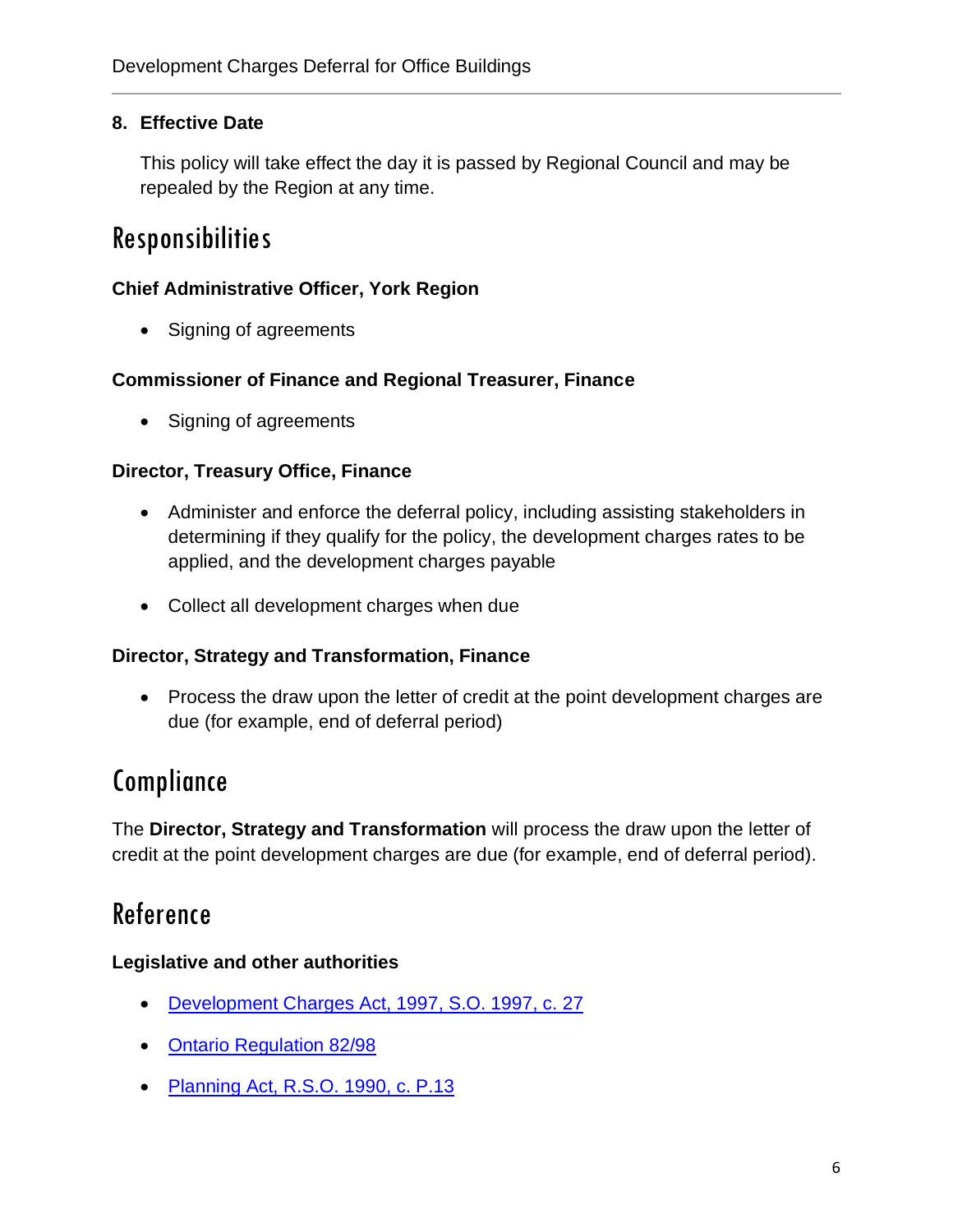## **Appendices**

- Council Report, [Potential Financial Incentives for Office Buildings](https://yorkpublishing.escribemeetings.com/filestream.ashx?DocumentId=6859), June 27, 2019
- Council Report, [Large Office Building Development Charge Deferral Pilot](https://yorkpublishing.escribemeetings.com/filestream.ashx?DocumentId=9165)  [Program, October 17, 2019](https://yorkpublishing.escribemeetings.com/filestream.ashx?DocumentId=9165)
- [Council Report, 2022 Development Charges Bylaw: Policy Directions, November](https://yorkpublishing.escribemeetings.com/Meeting.aspx?Id=228608f4-d57d-485a-a462-b12bec2e4b08&Agenda=PostMinutes&lang=English&Item=39&Tab=attachments)  [25, 2021](https://yorkpublishing.escribemeetings.com/Meeting.aspx?Id=228608f4-d57d-485a-a462-b12bec2e4b08&Agenda=PostMinutes&lang=English&Item=39&Tab=attachments)
- [Council Report, Letter of Credit Policy, April 18, 2013](http://archives.york.ca/councilcommitteearchives/pdf/rpt%204%20cls%201-3.pdf)
- [Letter of Credit Policy, April 18, 2013](https://www.york.ca/wps/wcm/connect/yorkpublic/5c62477a-2718-4c82-8dac-bfd42592f640/Letter+of+Credit+-+Finance+and+Administration.pdf?MOD=AJPERES)

# **Contact**

• Director, Treasury Office, Finance at extension 71644

# Approval

| Council Date: November 25, 2021 | Committee Date: November 11, 2021 |  |
|---------------------------------|-----------------------------------|--|
| Council Minute Item: G.1        | Committee Minute Item: I.2.2      |  |

#### #10249026

Accessible formats or communication supports are available upon request.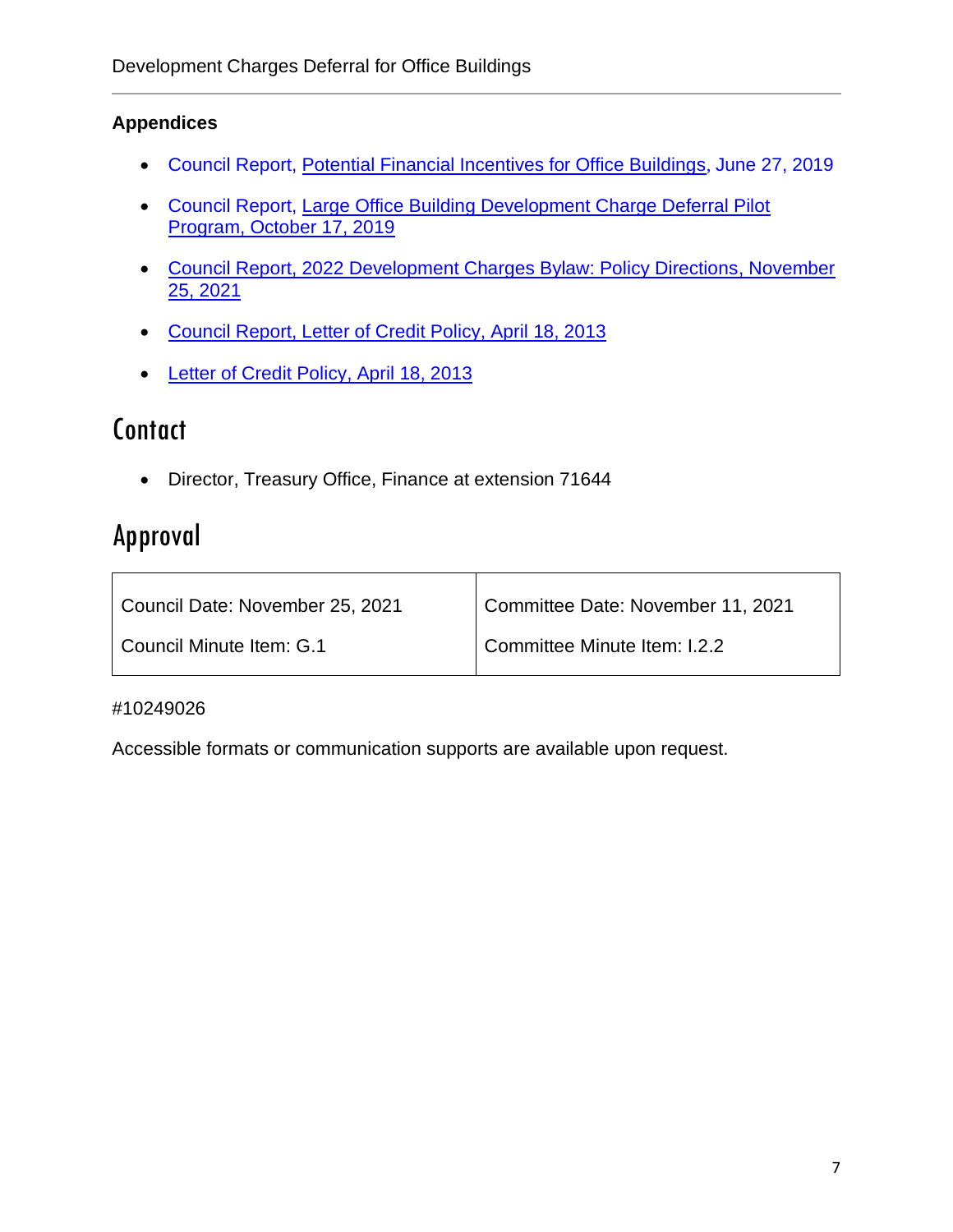### **ATTACHMENT A**

#### THE REGIONAL MUNICIPAL OF YORK STANDARD DOCUMENTATION FOR LETTERS OF CREDIT

*(insert bank letterhead)*

LETTER OF CREDIT NO. DATE: APPLICANT:

#### **IRREVOCABLE LETTER OF CREDIT**

BENEFICIARY: The Regional Municipality of York 17250 Yonge Street Newmarket, Ontario, Canada L3Y 6Z1

<u> 1990 - Johann Barbara, martin a</u>

| We hereby authorize you to draw on                                                                        |                             |  |  |  |
|-----------------------------------------------------------------------------------------------------------|-----------------------------|--|--|--|
|                                                                                                           | Bank, Address, Postal Code) |  |  |  |
| for account of                                                                                            |                             |  |  |  |
| (name of Applicant)                                                                                       |                             |  |  |  |
| up to an aggregate amount of                                                                              | Dollars (\$                 |  |  |  |
| available on demand as follows:                                                                           |                             |  |  |  |
| Pursuant to the request of our customer, the said                                                         | (name of Applicant)         |  |  |  |
| we                                                                                                        |                             |  |  |  |
| (name of Bank)                                                                                            |                             |  |  |  |
| hereby establish and give to you an Irrevocable Letter of Credit in your favour in the total amount<br>of |                             |  |  |  |
|                                                                                                           | DOLLARS (\$<br>) CAD        |  |  |  |

which may be drawn on by you at any time and from time to time upon written demand for payment made upon us by you which demand we will honour without enquiring whether you have a right as between yourself and our said customer to make such demand and without recognizing any claim of our said customer.

Provided, however, that you are to deliver to us at such time as a written demand for payment is made upon us a certificate signed by you agreeing and/or confirming that monies drawn pursuant to this Letter of Credit are to be retained and used to meet obligations in connection with: